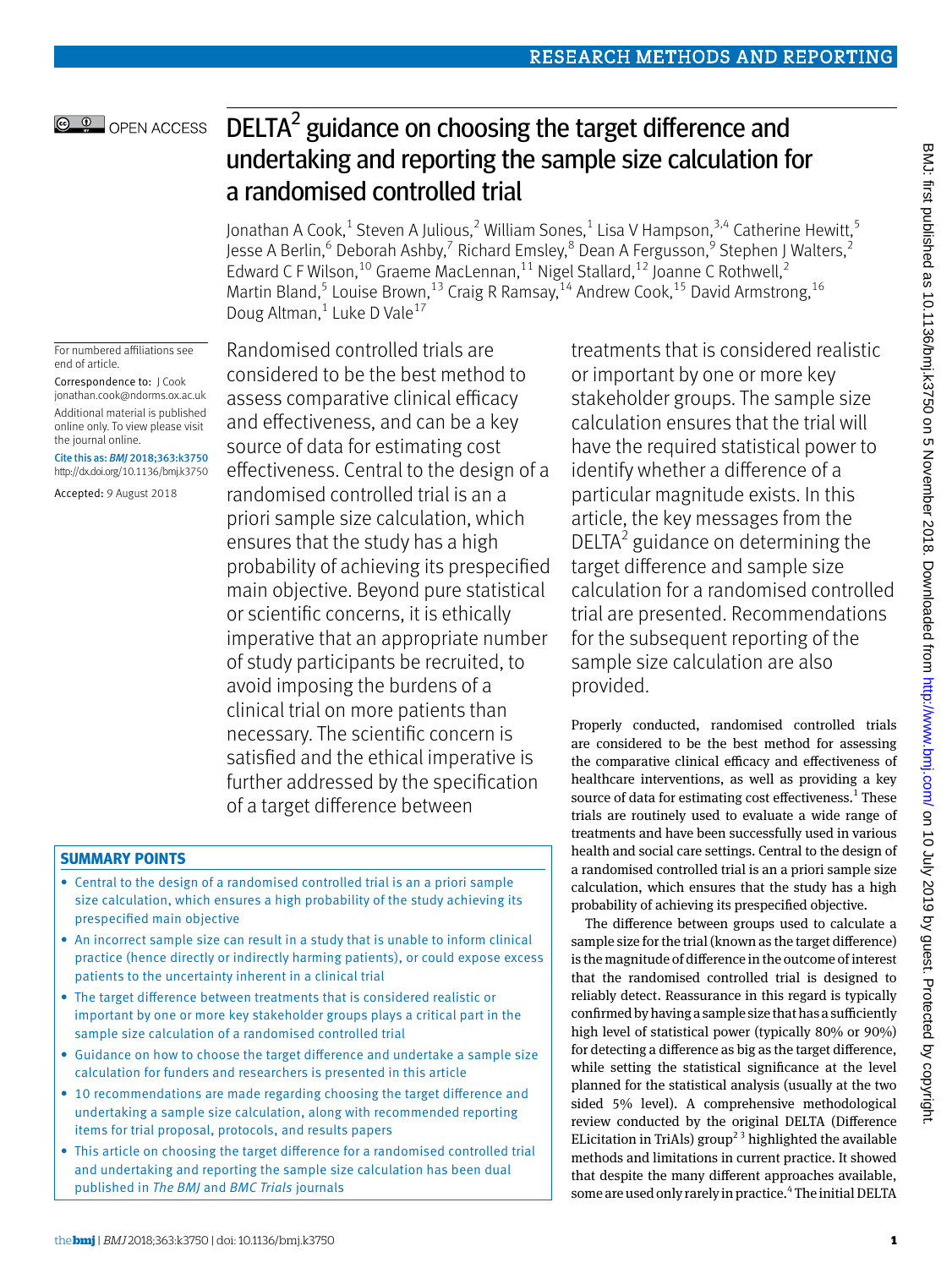#### Box 1: DELTA<sup>2</sup> recommendations for researchers undertaking a sample size calculation and choosing the target difference

- •  Begin by searching for relevant literature to inform the specification of the target difference. Relevant literature can:
	- °  relate to a candidate primary outcome or the comparison of interest, and;
	- °  inform what is an important or realistic difference for that outcome, comparison, and population.
- •  Candidate primary outcomes should be considered in turn, and the corresponding sample size explored. Where multiple candidate outcomes are considered, the choice of the primary outcome and target difference should be based on consideration of the views of relevant stakeholder groups (eg, patients), as well as the practicality of undertaking such a study with the required sample size. The choice should not be based solely on which outcome yields the minimum sample size. Ideally, the final sample size will be sufficient for all key outcomes, although this is not always practical.
- •  The importance of observing a particular magnitude of a difference in an outcome, with the exception of mortality and other serious adverse events, cannot be presumed to be self evident. Therefore, the target difference for all other outcomes needs additional justification to infer importance to a stakeholder group.
- •  The target difference for a definitive trial (eg, phase III) should be one considered to be important to at least one key stakeholder group.
- The target difference does not necessarily have to be the minimum value that would be considered important if a larger difference is considered a realistic possibility or would be necessary to alter practice.
- •  Where additional research is needed to inform what would be an important difference, the anchor and opinion seeking methods are to be favoured. The distribution method should not be used. Specifying the target difference based solely on a standardised effect size approach should be considered a last resort, although it may be helpful as a secondary approach.
- Where additional research is needed to inform what would be a realistic difference, the opinion seeking and the review of the evidence base methods are recommended. Pilot trials are typically too small to inform what would be a realistic difference and primarily address other aspects of trial design and conduct.
- Use existing studies to inform the value of key nuisance parameters that are part of the sample size calculation. For example, a pilot trial can be used to inform the choice of the standard deviation value for a continuous outcome and the control group proportion for a binary outcome, along with other relevant inputs such as the amount of missing outcome data.
- Sensitivity analyses, which consider the effect of uncertainty around key inputs (eg, the target difference and the control group proportion for a binary outcome) used in the sample size calculation, should be carried out.
- •  Specification of the sample size calculation, including the target difference, should be reported according to the guidance for reporting items (see table 1) when preparing key trial documents (grant applications, protocols, and result manuscripts).

guidance did not fully meet the needs of funders and researchers. The DELTA<sup>2</sup> project, commissioned by the United Kingdom's Medical Research Council/National Institute for Health Research Methodology Research Programme and described here, aimed to produce updated guidance for researchers and funders on specifying and reporting the target difference (the effect size) in the sample size calculation of a randomised controlled trial. In this article, we summarise the process of developing the new guidance, as well as the relevant considerations, key messages, and recommendations for researchers determining and reporting sample size calculations for randomised controlled trials (box 1 and table 1).

### **Development of the DELTA <sup>2</sup> guidance**

The DELTA<sup>2</sup> guidance is the culmination of a five stage process to meet the stated project objectives (fig 1), which included two literature reviews of existing funder guidance and recent methodological literature, a Delphi process to engage with a wider group of stakeholders, a two day workshop, and finalisation of the core guidance.

The literature review was conducted between April and December 2016 (searching up to April 2016). The Delphi study had two rounds: one held in 2016 before a two day workshop in Oxford (September 2016), and another between August and November 2017. The general structure of the guidance was devised at the workshop. It was substantially revised on the basis of feedback from stakeholders received

through the Delphi study. In addition, stakeholder engagement events were held at various meetings throughout the development of the guidance: the Society for Clinical Trials meeting and Statisticians in the Pharmaceutical Industry conferences both held in May 2017, a Joint Statistical Meeting in August 2017, and a Royal Statistical Society Reading local group meeting in September 2017. These interactive sessions provided feedback on the scope (in 2016) and then draft guidance (in 2017). The core guidance was provisionally finalised in October 2017 and reviewed by the funders' representatives for comment (Methodology Research Programme advisory group). The guidance was further revised and finalised in February 2018. The full guidance document incorporating case studies and relevant appendices is available here. $5$  Further details on the findings of the Delphi study and the wider engagement with stakeholders are reported elsewhere.<sup>6</sup> The guidance and key messages are summarised in the remainder of this paper.

### **The target difference and sample size calculations in randomised controlled trials**

The role of the sample size calculation is to determine how many patients are required for the planned analysis of the primary outcome to be informative. It is typically achieved by specifying a target difference for the key (primary) outcome that can be reliably detected and the required sample size calculated. In this summary paper, we restrict considerations to the most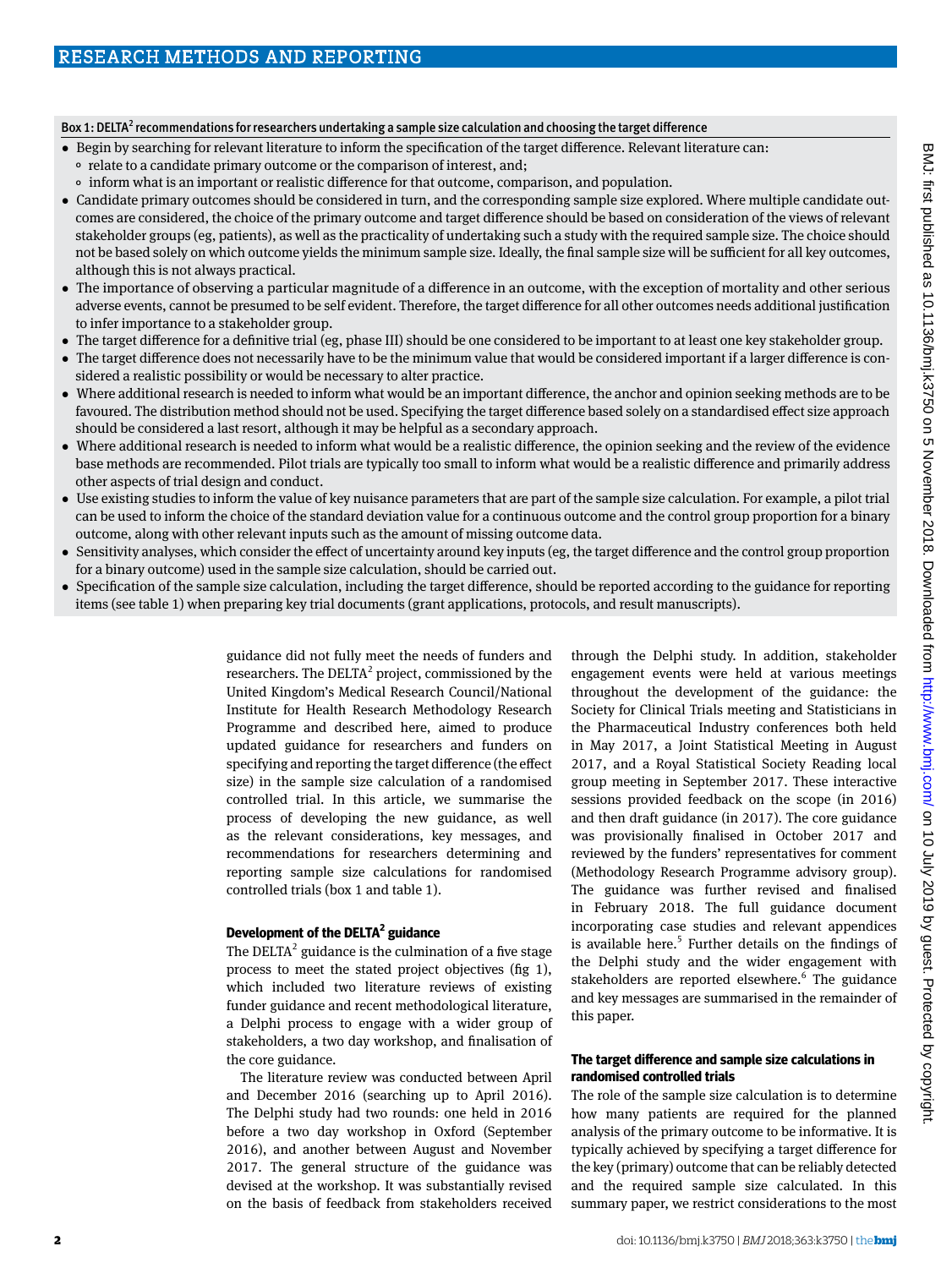| Table 1   DELTA <sup>2</sup> recommended reporting items for the sample size calculation of a randomised controlled trial with a superiority question                                                                                                                                                                                                                                                                                                                                                     |                                                 |
|-----------------------------------------------------------------------------------------------------------------------------------------------------------------------------------------------------------------------------------------------------------------------------------------------------------------------------------------------------------------------------------------------------------------------------------------------------------------------------------------------------------|-------------------------------------------------|
| Recommended reporting items                                                                                                                                                                                                                                                                                                                                                                                                                                                                               | Page and line numbers<br>where item is reported |
| Core items                                                                                                                                                                                                                                                                                                                                                                                                                                                                                                |                                                 |
| (1) Primary outcome (and any other outcome on which the calculation is based)                                                                                                                                                                                                                                                                                                                                                                                                                             |                                                 |
| If a primary outcome is not used as the basis for the sample size calculation, state why                                                                                                                                                                                                                                                                                                                                                                                                                  |                                                 |
| (2) Statistical significance level and power                                                                                                                                                                                                                                                                                                                                                                                                                                                              |                                                 |
| (3) Express the target difference according to outcome type                                                                                                                                                                                                                                                                                                                                                                                                                                               |                                                 |
| (a) Binary-state the target difference as an absolute or relative effect (or both), along with the intervention and control group proportions. If both<br>an absolute and a relative difference are provided, clarify if either takes primacy in terms of the sample size calculation                                                                                                                                                                                                                     |                                                 |
| (b) Continuous—state the target mean difference on the natural scale, common standard deviation, and standardised effect size (mean difference<br>divided by the standard deviation)                                                                                                                                                                                                                                                                                                                      |                                                 |
| (c) Time-to-event—state the target difference as an absolute or relative difference (or both); provide the control group event proportion, planned<br>length of follow-up, intervention and control group survival distributions, and accrual time (if assumptions regarding them are made). If both an<br>absolute and relative difference are provided for a particular time point, clarify if either takes primacy in terms of the sample size calculation                                             |                                                 |
| (4) Allocation ratio                                                                                                                                                                                                                                                                                                                                                                                                                                                                                      |                                                 |
| If an unequal ratio is used, the reason for this should be stated                                                                                                                                                                                                                                                                                                                                                                                                                                         |                                                 |
| (5) Sample size based on the assumptions as per above                                                                                                                                                                                                                                                                                                                                                                                                                                                     |                                                 |
| (a) Reference the formula/sample size calculation approach, if standard binary, continuous, or survival outcome formulas are not used. For a time-<br>to-event outcome, the number of events required should be stated                                                                                                                                                                                                                                                                                    |                                                 |
| (b) If any adjustments (eg, allowance for loss to follow-up, multiple testing) that alter the required sample size are incorporated, they should also<br>be specified, referenced, and justified along with the final sample size                                                                                                                                                                                                                                                                         |                                                 |
| (c) For alternative designs, additional input should be stated and justified. For example, for a cluster randomised controlled trial (or an individually<br>randomised controlled trial with clustering), state the average cluster size and intracluster correlation coefficient(s). Variability in cluster size<br>should be considered and, if necessary, the coefficient of variation should be incorporated into the sample size calculation. Justification for the<br>values chosen should be given |                                                 |
| (d) Provide details of any assessment of the sensitivity of the sample size to the inputs used                                                                                                                                                                                                                                                                                                                                                                                                            |                                                 |
| Additional items for grant application and trial protocol                                                                                                                                                                                                                                                                                                                                                                                                                                                 |                                                 |
| (6) Underlying basis used for specifying the target difference (an important or realistic difference)                                                                                                                                                                                                                                                                                                                                                                                                     |                                                 |
| (7) Explain the choice of target difference—specify and reference any formal method used or relevant previous research                                                                                                                                                                                                                                                                                                                                                                                    |                                                 |
| Additional item for trial results paper                                                                                                                                                                                                                                                                                                                                                                                                                                                                   |                                                 |
| (8) Reference the trial protocol                                                                                                                                                                                                                                                                                                                                                                                                                                                                          |                                                 |
|                                                                                                                                                                                                                                                                                                                                                                                                                                                                                                           |                                                 |

 This set of reporting items has been developed with the conventional statistical (Neyman-Pearson) approach to a sample size calculation in mind. Some of the reporting items would differ if another approach were to be used. This table can be downloaded as a separate document in the web appendix; page numbers can be added electronically to the PDF document.

> common trial design looking at a superiority question (one which assumes no difference between treatments and looks for a difference), although the full guidance considers equivalence and non-inferiority designs that invert the hypothesis and how the use of the target difference differs for such designs.<sup>5</sup>

The precise research question that the trial is primarily set up to answer will determine what needs to be estimated in the planned primary analysis, which is known formally as the "estimand." A key part of characterising the research question is choosing the primary outcome, which needs careful consideration. The target difference should be a difference that is appropriate for that estimand.<sup>7-10</sup> Typically (for superiority trials), an intention to treat or treatment policy estimand—that is, according to the randomised



Fig 1 | DELTA<sup>2</sup> project components of work

groups irrespective of subsequent compliance with the treatment allocation—is used. Other analyses that deal with different estimands<sup>8911</sup> of interest (eg, those based on the effect on receipt of treatment and the absence of non-compliance) could also inform the choice of sample size. Different stakeholders can have somewhat differing perspectives on the appropriate target difference.<sup>12</sup> However, a key principle is that the target difference should be viewed as important by at least one (and preferably more) key stakeholder groups that is, patients, health professionals, regulatory agencies, and healthcare funders. In practice, the target difference is not always formally considered and in many cases appears, at least from trial reports, to be determined on convenience, the research budget, or some other informal basis. $13$  The target difference can be expressed as an absolute difference (eg, mean difference or difference in proportions) or a relative difference (eg, hazard or risk ratio), and is also often referred to, rather imprecisely, as the trial "effect size."

Statistical calculation of the sample size is far from an exact science.<sup>14</sup> Firstly, investigators typically make assumptions that are a simplification of the anticipated analysis. For example, the impact of adjusting for baseline factors is difficult to quantify upfront, and even though the analysis is intended to be an adjusted one (such as when randomisation has been stratified or minimised), $^{15}$  the sample size calculation is often conducted on the basis of an unadjusted analysis. Secondly, the calculated sample size can be sensitive to the assumptions made in the calculations such that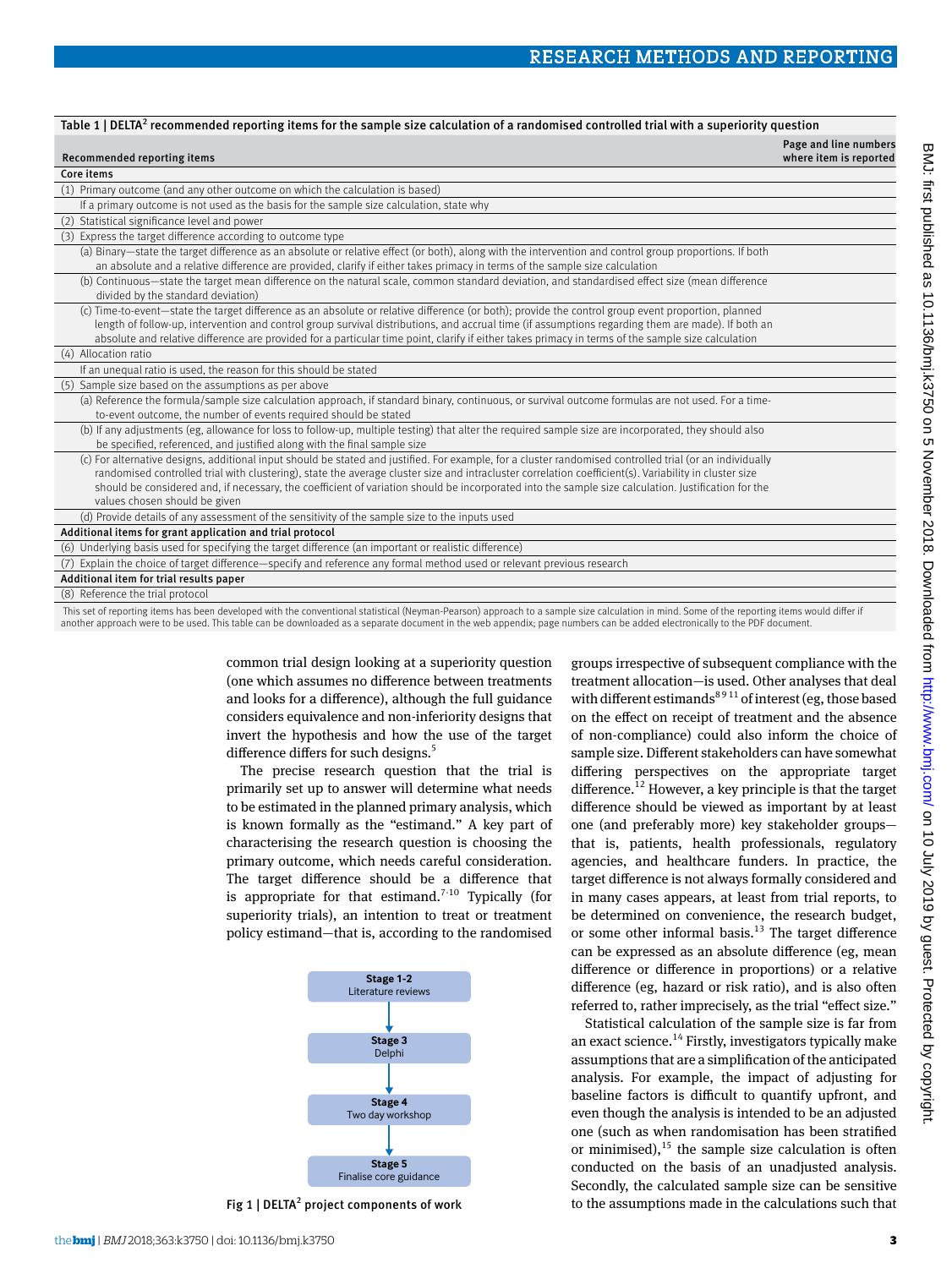a small change in one of the assumptions can lead to substantial change in the calculated sample size. Often a simple formula can be used to calculate the required sample size. The formula varies according to the type of outcome, how the target difference is expressed (eg, a risk ratio versus a difference in proportions), and somewhat implicitly, the design of the trial and the planned analysis. Typically, a sample size formula can be used to calculate the required number of observations in the analysis set, which varies depending on the outcome and the intended analysis. In some situations, ensuring the sample size is sufficient for more than one planned analysis may be appropriate.

When deciding on the sample size for a randomised controlled trial, it is necessary for researchers to balance the risk of incorrectly concluding that there is a difference when no actual difference between the treatments exists, with the risk of failing to identify a meaningful treatment difference when the treatments do differ. Under the conventional approach, referred to as the statistical hypothesis testing framework,  $16$ the probabilities of these two errors are controlled by setting the significance level (type I error) and statistical power (1 minus type II error) at appropriate levels (typical values are two sided 5% significance and 80% or 90% power, respectively). Once these two inputs have been set, the sample size can be determined given the magnitude of the between group difference in the outcome it is desired to detect (the target difference). The calculation (reflecting the intended analysis) is conventionally done on the basis of testing for a difference of any magnitude. As a consequence, it is essential when interpreting the analysis of a trial to consider the uncertainty in the estimate, which is reflected in the confidence interval. A key question of interest is what magnitude of difference can be ruled out. The expected (predicted) width of the confidence interval can be determined for a given target difference and sample size calculation, which is another helpful aid in making an informed choice about this part of a trial's design. $^{17}$  Other statistical and economic approaches to calculating the sample size have been proposed, such as precision and bayesian based approaches<sup>16 18-20</sup> and the value of information analysis, $21$  although they are not at present commonly applied.<sup>22</sup>

The required sample size is very sensitive to the target difference. Under the conventional approach, halving the target difference quadruples the sample size for a two arm, 1:1, parallel group superiority trial with a continuous outcome.<sup>23</sup> Appropriate sample size formulas vary depending on the proposed trial design and statistical analysis, although the overall approach is consistent. In more complex scenarios, simulations can be used but the same general principles hold. It is prudent to undertake sensitivity calculations to assess the potential effect of misspecification of key assumptions (such as the control response rate for a binary outcome or the anticipated variance of a continuous outcome).

The sample size calculation and the target difference, if well specified, help provide reassurance that the trial is likely to detect a difference at least as large as the target difference in terms of comparing the primary outcome between treatments. Failure to clarify sufficiently what is important and realistic at the design stage can lead to subsequent sample size revisions, or an unnecessarily inconclusive trial due to lack of statistical precision or ambiguous interpretation of the findings.<sup>24,25</sup> When specifying the target difference with a definitive trial in mind, the following guidance should be considered.

#### **Specifying the target difference for a randomised controlled trial**

Different statistical approaches can be taken to specify the target difference and calculate the sample size but the general principles are the same. To aid those researchers new to the topic and to encourage better practice and reporting regarding the specification of the target difference for a randomised controlled trial, a series of recommendations is provided in box 1 and table 1. Seven broad types of methods can be used to justify the choice of a particular value as the target difference, which are summarised in box 2.

Broadly speaking, two different approaches can be taken to specify the target difference for a randomised controlled trial. A difference that is considered to be:

- Important to one or more stakeholder groups
- Realistic (plausible), based on either existing evidence, or expert opinion.

A large literature exists on defining and justifying a (clinically) important difference, particularly for quality of life outcomes.<sup>27-29</sup> In a similar manner, discussions of the relevance of estimates from existing studies are also common; there are several potential pitfalls to their use, which needs careful consideration of how they should inform the choice of the target difference.<sup>2</sup> It has been argued that a target difference should always be both important and realistic,  $30$  which would seem particularly apt when designing a definitive (phase 3) superiority randomised controlled trial. In a sample size calculation for a randomised controlled trial, the target difference between the treatment groups strictly relates to a group level difference for the anticipated study population. However, the difference in an outcome that is important to an individual might differ from the corresponding value at the population level. More extensive consideration of the variations in approach is provided elsewhere.<sup>23</sup>

#### **Reporting the sample size calculation**

The approach taken to determine the sample size and the assumptions made should be clearly specified. This information should include all the inputs and formula or simulation results, so that it is clear what the sample size was based on. This information is critical for reporting transparency, allows the sample size calculation to be replicated, and clarifies the primary (statistical) aim of the study. Under the conventional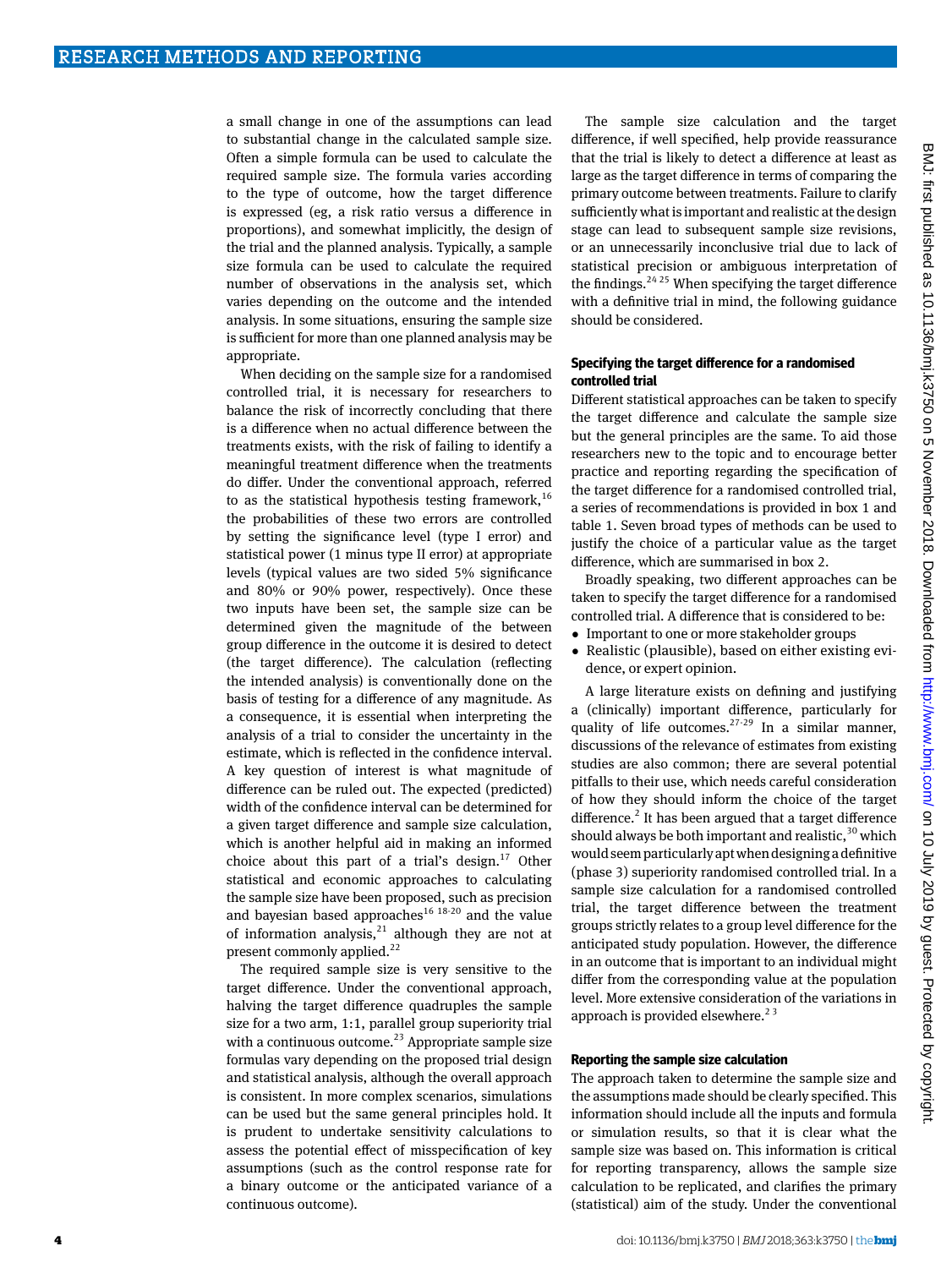## Box 2: Methods that can help inform the choice of the target difference

Methods that inform what is an important difference

- •  Anchor: The outcome of interest can be anchored by using either a patient's or health professional's judgment to define what an important difference is. This approach can be achieved by comparing a patient's health before and after treatment and then linking this change to participants who showed improvement or deterioration using a more familiar outcome (for which either patients or health professionals more readily agree on what amount of change constitutes an important difference). Contrasts between patients (eg, individuals with varying severity of a disease) can also be used to determine a meaningful difference.
- •  Distribution: Approaches that determine a value based on distributional variation. A common approach is to use a value that is larger than the inherent imprecision in the measurement and therefore likely to represent a minimal level needed for a noticeable difference.
- Health economic: Approaches that use the principles of economic evaluation. These approaches compare cost with health outcomes, and define a threshold value for the cost of a unit of health effect that a decision maker is willing to pay, to estimate the overall incremental net benefit of one treatment versus the comparator. A study can be powered to exclude a zero incremental net benefit at a desired statistical significance and power. A radically different approach is a (bayesian) decision-theoretic value of information analysis that compares the added value with the added cost of the marginal observation, thus avoiding the need to specify a target difference.
- •  Standardised effect size: The magnitude of the effect on a standardised scale defines the value of the difference. For a continuous outcome, the standardised difference can be used (most commonly expressed as Cohen's d effect size, the mean difference divided by the standard deviation). Cohen's cutoff sizes of 0.2, 0.5, and 0.8 are often used for small, medium, and large effects, respectively. Thus, a medium effect corresponds simply to a difference in the outcome of 0.5 standard deviations. When measuring a binary or survival (timeto-event) outcome, alternative metrics (eg, an odds, risk, or hazard ratio) can be used in a similar manner, although no widely recognised cutoff points exist. Cohen's cutoff points approximate odds ratios of 1.44, 2.48, and 4.27, respectively.<sup>26</sup> Corresponding risk ratio values vary according to the control group event proportion.

## Methods that inform what is a realistic difference

• Pilot study: A pilot (or preliminary) study may be carried out if there is little evidence, or even experience, to guide expectations and determine an appropriate target difference for the trial. Similarly, a phase 2 study could be used to inform a phase 3 study, although this approach would need to take account of methodological differences (eg, inclusion criteria and outcomes) that should be reflected in specification of the target difference.

## Methods that inform what is an important or a realistic difference

- •  Opinion seeking: The target difference can be based on opinions elicited from health professionals, patients, or others. Possible approaches include forming a panel of experts, surveying the membership of a professional or patient body, or interviewing individuals. This elicitation process can be explicitly framed within a trial context.
- •  Review of evidence base: The target difference can be derived from current evidence on the research question. Ideally, this evidence would be from a systematic review or meta-analysis of randomised controlled trials. In the absence of randomised evidence, evidence from observational studies could be used in a similar manner.

approach with a standard trial design (1:1 allocation, two arm, parallel group, superiority design) and unadjusted statistical analysis, the core items that need to be stated are the primary outcome, the target difference appropriately specified according to the outcome type, the associated nuisance parameter (that is, a parameter that, together with the target difference, uniquely specifies the difference on the original outcome scale—eg, the event rate in the control group for a binary primary outcome), and the statistical significance and power. More complicated designs can have additional inputs that should be considered, such as the intracluster correlation for a cluster randomised design.

A set of core items should be reported in all key trial documents (grant applications, protocols, and main results papers) to ensure reproducibility and plausibility of the sample size calculation. The full list of recommended core items are given in table 1, which is an update of the previously proposed list.<sup>31</sup> When the sample size calculation deviates from the conventional approach, whether by research question or statistical framework, the core reporting set can be modified to provide sufficient detail to ensure that the sample size calculation is reproducible and the rationale for choosing the target difference is transparent. However, the key principles remain the same. If the sample size is determined on the basis of a series of simulations, this method should be described in sufficient detail to provide an equivalent level of transparency and assessment. Additional items to give more explanation of the rationale should be provided if space allows (eg, in grant applications and trial protocols). Trial result publications can then reference these documents if sufficient space is not available to provide a full description.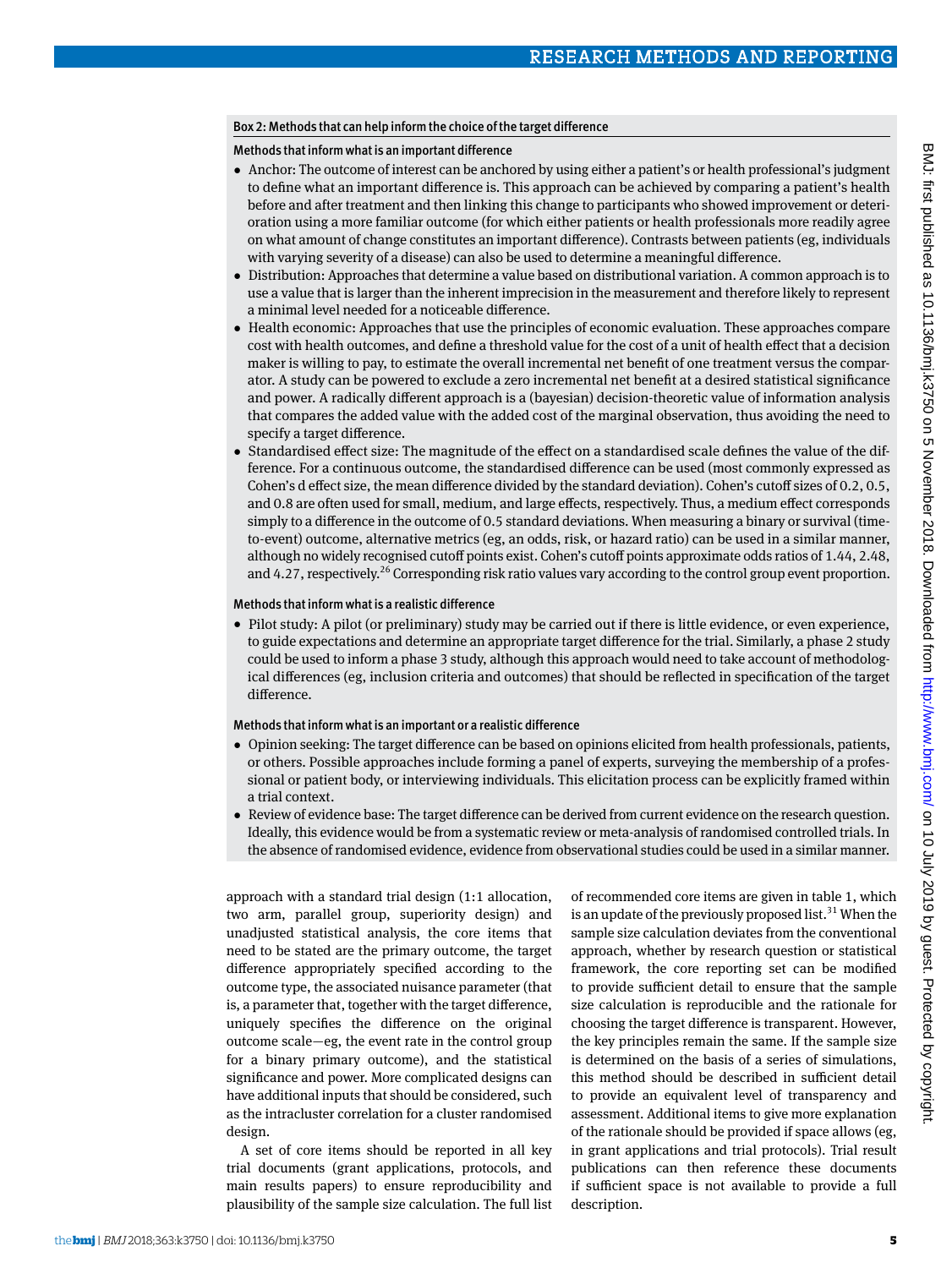#### **Discussion**

Researchers are faced with a number of difficult decisions when designing a randomised controlled trial, the most important of which are the choice of trial design, primary outcome, and sample size. The sample size is largely driven by the choice of the target difference, although other aspects of sample size determination also contribute.

The  $DELTA<sup>2</sup>$  guidance provides help on specifying a target difference and undertaking and reporting the sample size calculation for a randomised controlled trial. The guidance was developed in response to a growing recognition from funders, researchers, and other key stakeholders (such as patients and the respective clinical communities) of a real need for practical and accessible advice to inform a difficult decision. The new guidance document therefore aims to bridge the gap between the existing (limited) guidance and this growing need.

The key message for researchers is the need to be more explicit about the rationale and justification of the target difference when undertaking and reporting a sample size calculation. Increasing focus is being placed on the target difference in the clinical interpretation of the trial result, whether statistically significant or not. Therefore, the specification and reporting of the target difference, and other aspects of the sample size calculation, needs to be improved.

#### AUTHOR AFFILIATIONS

<sup>1</sup> Centre for Statistics in Medicine, Nuffield Department of

Orthopaedics, Rheumatology and Musculoskeletal Sciences, University of Oxford, Botnar Research Centre, Nuffield Orthopaedic Centre, Oxford OX3 7LD, UK

<sup>2</sup> Medical Statistics Group, ScHARR, University of Sheffield, Sheffield, UK

<sup>3</sup> Statistical Methodology and Consulting, Novartis, Basel, Switzerland

4 Department of Mathematics and Statistics, Lancaster University, Lancaster, UK

5 Department of Health Sciences, University of York, Heslington, York, UK

6 Johnson & Johnson, Titusville, NJ, USA

<sup>7</sup> Imperial Clinical Trials Unit, School of Public Health, Imperial College London, London, UK

8 Department of Biostatistics and Health Informatics, Institute of Psychiatry, Psychology and Neuroscience, King's College London, London, UK

<sup>9</sup> Clinical Epidemiology Programme, Ottawa Hospital Research Institute, Ottawa, ON, Canada

<sup>10</sup>Cambridge Centre for Health Services Research and Cambridge Clinical Trials Unit, University of Cambridge, Institute of Public Health, Cambridge, UK

<sup>11</sup>Centre for Healthcare Randomised Trials (CHaRT), University of Aberdeen, Aberdeen, UK

<sup>12</sup>Warwick Medical School-Statistics and Epidemiology, University of Warwick, Coventry, UK

13MRC Clinical Trials Unit at University College London, Institute of Clinical Trials and Methodology, London, UK

<sup>14</sup> Health Services Research Unit, University of Aberdeen, Aberdeen, UK

15Wessex Institute, University of Southampton, Southampton, UK <sup>16</sup>School of Population Health and Environmental Sciences, Faculty of Life Sciences and Medicine, King's College London, London, UK <sup>17</sup> Health Economics Group, Institute of Health and Society, Newcastle University, Newcastle upon Tyne, UK

This paper summarised key findings of the new guidance produced by the DELTA<sup>2</sup> study, commissioned by the UK Medical Research Council (MRC)/National Institute for Health Research (NIHR) Methodology Research Programme, in response to an open commissioned call to organise a workshop on this topic in order to produce guidance. The authors are all researchers who have been involved in randomised trials of varying types, with most involved for more than 10 years; they have varying backgrounds and have worked in various clinical areas and on both academic and industry funded studies. The members of the original DELTA (Difference ELicitation in TriAls)<sup>2</sup> group were Jonathan Cook, Doug Altman, Jesse Berlin, Martin Bland, Richard Emsley, Dean Fergusson, Lisa Hampson, Catherine Hewitt, Craig Ramsay, Joanne Rothwell, Robert Smith, William Sones, Luke Vale, Stephen Walters, and Steven Julious. As part of the guidance development process, the two day workshop held in Oxford in September 2016 included the following participants: Doug Altman, David Armstrong, Deborah Ashby, Martin Bland, Andrew Cook, Jonathan Cook, David Crosby, Richard Emsley, Dean Fergusson, Andrew Grieve, Lisa Hampson, Catherine Hewitt, Steven Julious, Graeme MacLennan, Tim Maughan, Jon Nicholl, José Pinheiro, Craig Ramsay, Joanne Rothwell, William Sones, Nigel Stallard, Luke Vale, Stephen Walters, and Ed Wilson.

We thank the participants in the Delphi study and the one-off engagement sessions with various groups, including the attendees to the Society for Clinical Trials, Statisticians in the Pharmaceutical Industry, and Joint Statistical Meeting conference sessions, along with the other workshop participants who kindly provided helpful input and comments on the scope and content of this document; Robert Smith for his role as a member of the public who provided helpful public perspective and input in the workshop and also development and revision of the guidance document; Stefano Vezzoli for indepth comments that helped to refine this document; and the MRC Methodology Research Programme advisory panel that commissioned the study and provided helpful feedback on a draft version.

Contributors: JAC and SAJ conceived of the idea and drafted the initial version of the manuscript. WS, LVH, CH, JAB, DAs, RE, DAF, SJW, ECFW, GM, NS, JCR, MB, LB, CRR, AC, DAr, DAl, and LDV contributed to the development of the guidance and commented on the draft manuscript. All authors have read and approved the final version. The corresponding author attests that all listed authors meet authorship criteria and that no others meeting the criteria have been omitted.

Funding: Funding for this work was received from the MRC-NIHR UK Methodology Research Programme in response to an open commissioned call for an effect size methodology state-of-the-art workshop. The Health Services Research Unit, Institute of Applied Health Sciences (University of Aberdeen), is core funded by the Chief Scientist Office of the Scottish Government Health and Social Care Directorates. The funders had no involvement in study design, collection, analysis, and interpretation of data; reporting; or the decision to publish.

Competing interests: All authors have completed the ICMJE uniform disclosure form at http://www.icmje.org/conflicts-of-interest/ and declare: support from the MRC-NIHR UK Methodology Research Programme for the submitted work; JAB is employee of Johnson & Johnson and holds shares in this company; LVH is an employee of Novartis; all the other authors have been involved in design and conducting randomised trials through their roles; no other financial relationships with any organisations that might have an interest in the submitted work in the previous three years; and no other relationships or activities that could appear to have influenced the submitted work.

Ethical approval: Ethics approval for the Delphi study, which is part of the DELTA<sup>2</sup> project, was sought and received from the University of Oxford's medical sciences interdivisional research ethics committee (IDREC - R46815/RE001). Informed consent was obtained for all participants in the Delphi study.

This is an Open Access article distributed in accordance with the terms of the Creative Commons Attribution (CC BY 4.0) license, which permits others to distribute, remix, adapt and build upon this work, for commercial use, provided the original work is properly cited. See: <http://creativecommons.org/licenses/by/4.0/>.

- Altman DG, Schulz KF, Moher D, et al, CONSORT GROUP (Consolidated Standards of Reporting Trials). The revised CONSORT statement for reporting randomized trials: explanation and elaboration. *Ann Intern Med* 2001;134:663-94. doi:10.7326/0003-4819-134-8-200104170-00012
- 2 Cook JA, Hislop J, Adewuyi TE, et al. Assessing methods to specify the target difference for a randomised controlled trial: DELTA (Difference ELicitation in TriAls) review. *Health Technol Assess* 2014;18:v-vi, 1-175. doi:10.3310/hta18280